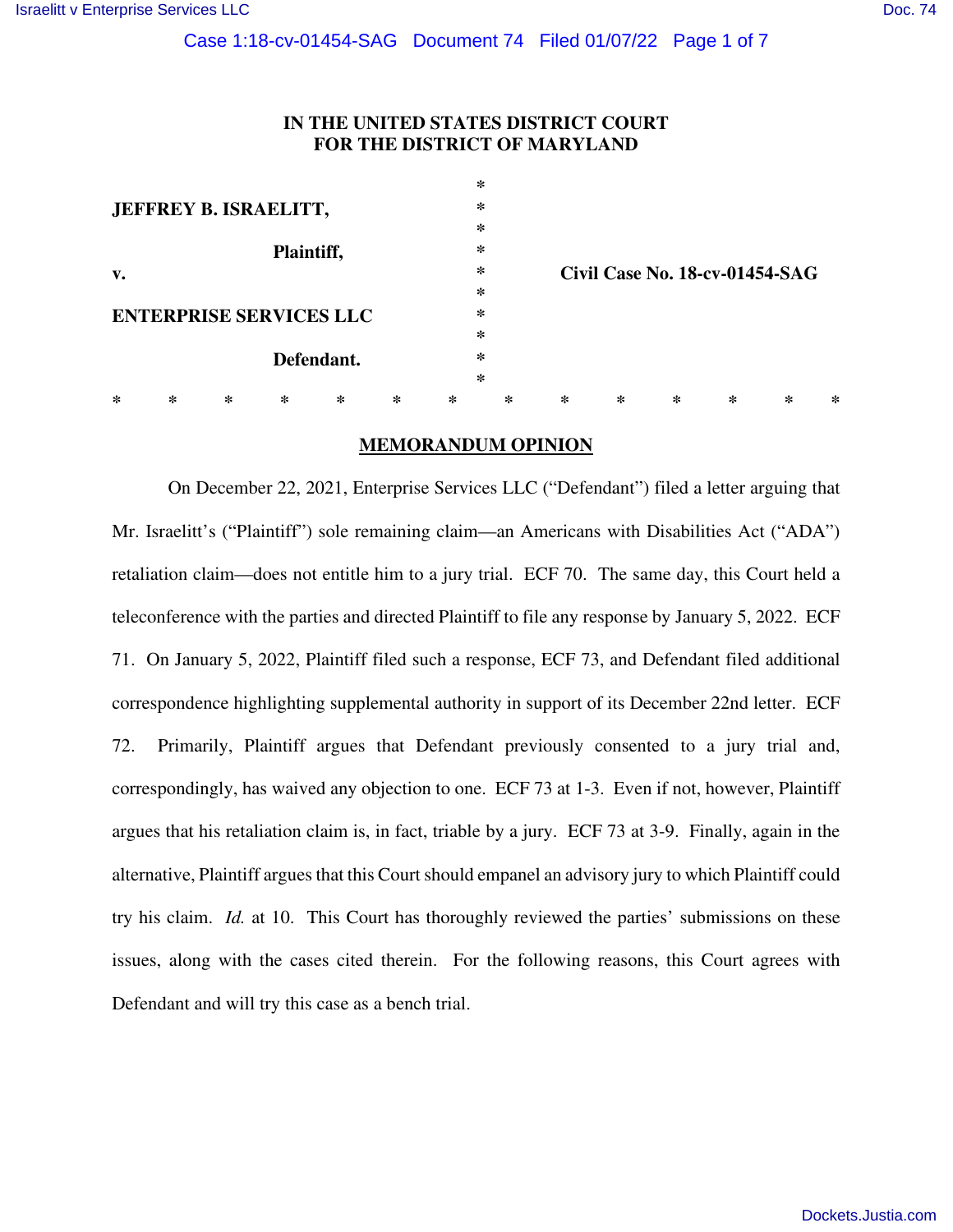#### **ANALYSIS**

#### **I. Consent and Waiver**

As an initial matter, this Court is not persuaded by Plaintiff's waiver or consent arguments. There is no doubt that everyone involved in this litigation—this Court included—has proceeded until Defendant's recent filing under the expectation that this case would result in a jury trial. That does not mean, however, that Defendant expressly consented to a jury trial or waived its right to object to one. Even if Defendant had actually consented to a jury trial on Plaintiff's retaliation claim, persuasive authority establishes that a defendant may revoke that consent at any time prior to trial. *Kramer v. Banc of America Securities, LLC*, 355 F.3d 961, 968 (7th Cir. 2004) ("[T]here is no restraint in the text of Rule 39 on the ability of a party to withdraw its consent to a jury trial that is not of right. . . . [T]o the extent [the defendant] did consent to a jury trial, it withdrew that consent with its motion to strike [the plaintiff's] jury demand."); *FN Herstal SA v. Clyde Armory Inc.*, 838 F.3d 1071, 1089-90 (11th Cir. 2016); *see Tracinda Corp. v. DaimlerChrysler AG*, 502 F.3d 212, 226-27 (3d Cir. 2007); *see also Mowbray v. Zumot*, 536 F. Supp. 2d 617, 621 (D. Md. 2008); *Demastes v. Midwest Diversified Mgmt. Corp.*, No. 319CV00065RJCDCK, 2020 WL 1490741, at \*4 (W.D.N.C. Mar. 24, 2020). As these cases demonstrate, the fact that a defendant can revoke its consent to a jury trial at any time before trial also demonstrates that Plaintiff's waiver argument lacks merit. After all, if a defendant can revoke consent prior to trial, it follows, then, that such consent, by itself, does not waive the defendant's ability to object prior to trial. Thus, to the extent Defendant ever consented to a jury trial on Plaintiff's retaliation claim, it has now validly revoked such consent.

Plaintiff cites *Rhoads v. F.D.I.C.* for the proposition that a party may impliedly consent to a jury trial. 286 F. Supp. 2d 532, 538 (D. Md. 2003), *aff'd*, 94 F. App'x 187 (4th Cir. 2004). But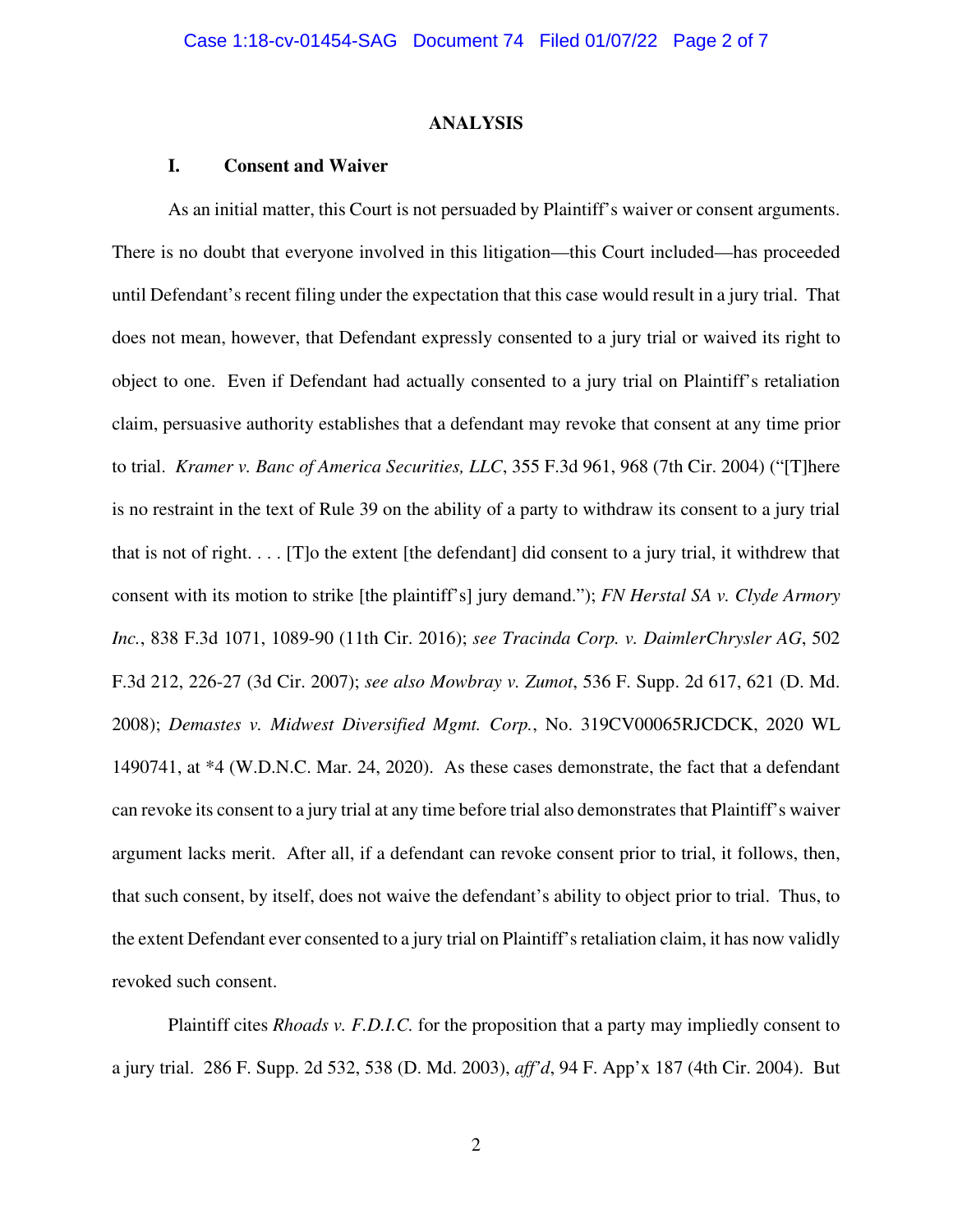### Case 1:18-cv-01454-SAG Document 74 Filed 01/07/22 Page 3 of 7

he cites no authority that contradicts the cases above which hold that, *even if a defendant consents*, the defendant is free to revoke that consent prior to trial.

Regardless, notwithstanding Plaintiff's waiver and consent arguments, Federal Rule of Civil Procedure 39 expressly allows this Court, "on motion or on its own," to designate a trial as a bench trial if it "finds that on some or all of th[e] issues there is no federal right to a jury trial." Fed. R. Civ. P. 39(a)(2). There is no time limit or deadline in Rule 39, and "it is well-established that a party (or the Court on its own initiative) may move to strike a jury demand at any time, even on the eve of trial." *Mowbray*, 536 F. Supp. 2d at 621.

 Finally, the Plaintiff will not suffer any prejudice by converting this trial to a bench trial. Trial is more than five weeks away, and the parties have not yet submitted pretrial filings. There is no doubt that it would have saved the parties and this Court time and resources if Defendant had raised this issue sooner.<sup>[1](#page-2-0)</sup> But the Court's job at this juncture is to arrive at the correct legal result, and the law simply does not support Plaintiff's consent or waiver arguments.

## **II. Right to a Jury Trial**

Plaintiff argues that he has a right to a jury trial on his retaliation claim under the ADA, 42 U.S.C. § 12203. At bottom, this issue turns on the type of relief available to Plaintiff on that claim. Where relief is limited to equitable remedies, as opposed to legal remedies, the Seventh Amendment does not guarantee a plaintiff the right to a jury trial. *See Chauffers, Teamsters & Helpers, Local No. 391 v. Terry*, 494 U.S558, 564-65 (1990). The question here, then, is whether

<span id="page-2-0"></span> $<sup>1</sup>$  That said, while not impacting this Court's decision, this case may be tried sooner if it is</sup> converted to a bench trial because the latest surge in COVID-19 infections has caused the postponement of jury trials that may well be extended past February 14th. *See In re: Court Operations Under the Exigent Circumstances Created by COVID-19*, 1:00-mc-00308, ECF 142, Standing Order 2021-15 (D. Md. Dec. 22, 2021) (postponing jury trials through January 24, 2022).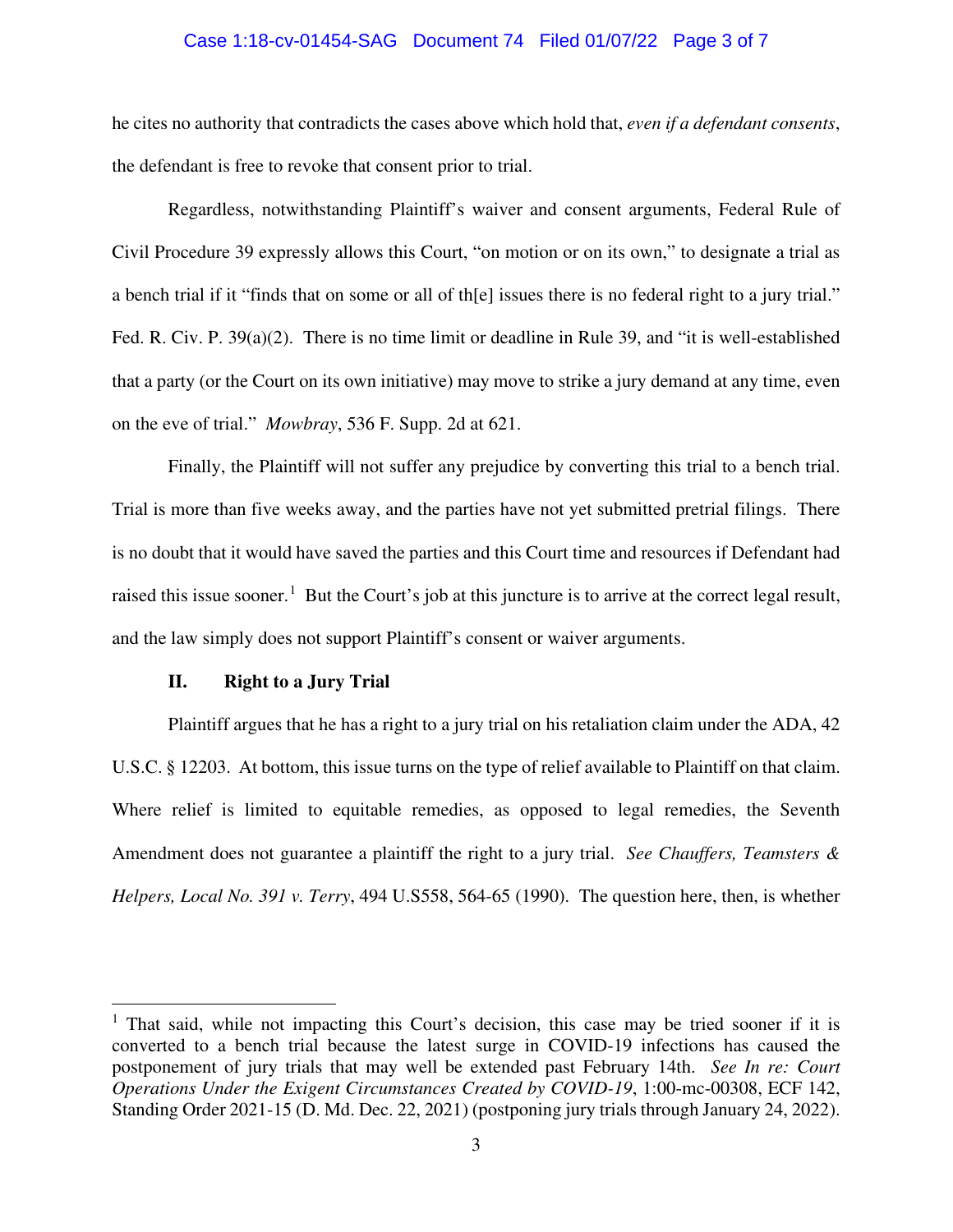#### Case 1:18-cv-01454-SAG Document 74 Filed 01/07/22 Page 4 of 7

the ADA permits Plaintiff to recover legal remedies, namely compensatory or punitive damages, for his retaliation-based claim.

As the parties' briefing demonstrates, this is a disputed question of statutory interpretation. However, in an unpublished opinion, the Fourth Circuit has squarely held that a plaintiff is not entitled to a jury trial on a retaliation claim under 42 U.S.C. § 12203. *Bowles v. Carolina Cargo, Inc.*, 100 F. App'x 889, 890 (4th Cir. 2004). In another unpublished case, the Fourth Circuit held that neither compensatory nor punitive damages are available in an ADA retaliation claim. *Rhoads v. F.D.I.C.*, 94 F. App'x 187 (4th Cir. 2004). Both cases cite to the Seventh Circuit's decision in *Kramer v. Banc of America Securities, LLC* as support for those conclusions. 355 F.3d 961 (7th Cir. 2004). Since *Bowles*, *Rhoads*, and *Kramer*, the Ninth Circuit has ruled similarly. *Alvarado v. Cajun Operating Co.*, 588 F.3d 1261 (9th Cir. 2009) ("[W]e hold, as did the Seventh Circuit in *Kramer*, that the plain and unambiguous provisions of 42 U.S.C. § 1981a limit the availability of compensatory and punitive damages to those specific ADA claims listed. ADA retaliation is not on the list. Because we conclude that ADA retaliation claims are redressable only by equitable relief, no jury trial is available.").

Because *Bowles* and *Rhoads* are unpublished, they are not binding. However, in the years since they were issued, numerous district courts within the Fourth Circuit have adopted their holdings. Neither the parties nor this Court has found a single district court decision from within the Fourth Circuit (since *Bowles* and *Rhoads*) that has ruled the other way. *See, e.g.*, *Cannon v. Wal-Mart Associates, Inc.*, No. 5:19-CV-373-D, 2021 WL 4164075, at \*6 (E.D.N.C. Sept. 10, 2021); *Williams v. Quality Technology, Inc.*, No. 1:19-cv-106 (LMB/MSN), 2020 WL 807526, at \*3 (E.D. Va. Feb. 18, 2020); *Dalton v. Lewis-Gale Medical Center, LLC*, No. 7:19-cv-00204, 2019 WL 4394757, at \*1-3 (W.D. Va. Sept. 13, 2019) (noting that "there does not appear to be a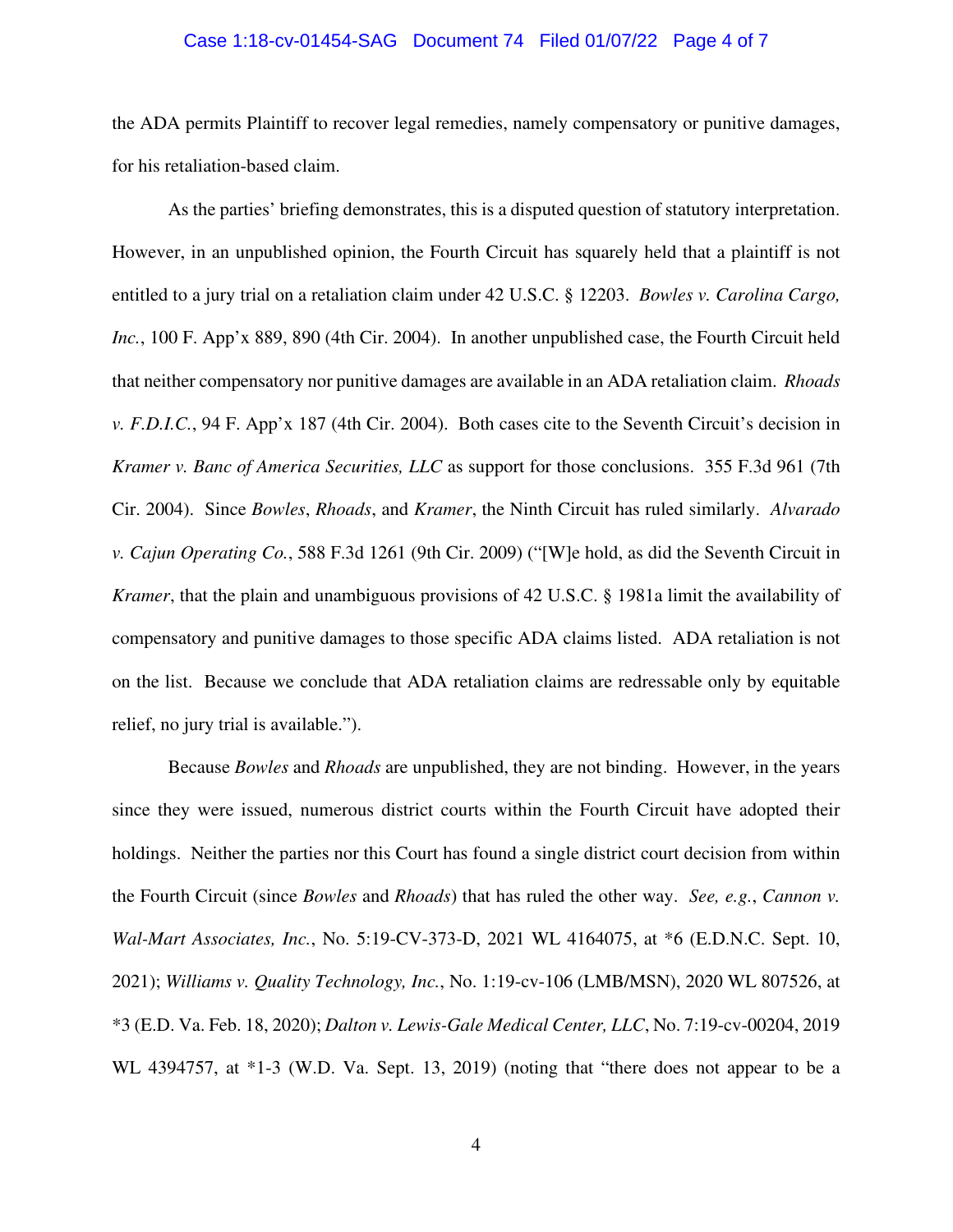#### Case 1:18-cv-01454-SAG Document 74 Filed 01/07/22 Page 5 of 7

substantial difference of opinion on this issue within the Fourth Circuit."); *Via v. Communications Corp. of Am., Inc.*, 311 F. Supp. 3d 812, 821-22 (W.D. Va. 2018); *Akbar-Hussain v. ACCA, Inc.*, No. 1:16-cv-1323, 2017 WL 176596, at \*4-5 (E.D. Va. Jan. 17, 2017); *Counts v. Norton Community Hospital/Mountain States Health Alliance*, No. 2:13cv00012, 2013 WL 4255743, at \*2 (W.D. Va. Aug. 15, 2013).

Plaintiff cites three cases from within the Fourth Circuit as support for his position. First, he cites Judge Blake's pre-trial decision in *Rhoads*, which found that "compensatory damages are available to Rhoads on her ADA retaliation claim" and, therefore, that the plaintiff had a right to a jury trial on that claim. No. CCB-94-1548, 2002 WL 31755427, at \*2 (D. Md. Nov. 7, 2002). That district court decision, however, was issued two years before the Fourth Circuit came to the opposite conclusion in *Bowles* and, ironically, in *Rhoads* itself. The Plaintiff misrepresents the subsequent procedural history of the *Rhoads* case. There, although the case proceeded to a jury trial, Judge Blake granted the defendant's post-trial motion for judgment as a matter of law on the issue of compensatory damages "on the grounds that Rhoads did not present any evidence whatsoever supporting her claim for such damages." *Rhoads*, 286 F. Supp. 2d at 537. Moreover, on appeal, the Fourth Circuit held that "Rhoads' claim that she was entitled to recover compensatory and punitive damages in her trial for violation of the ADA's anti-retaliation provision fails *because such relief is unavailable*." *Rhoads*, 94 F. App'x at 187 (citing *Kramer*, 355 F.3d at 965) (emphasis added). Just two months later, the Fourth Circuit reaffirmed that view in *Bowles*. Second, and similarly, the Fourth Circuit's published decision in *Baird v. Rose*, 192 F.3d 462, 471-72 (4th Cir. 1999), which broadly stated that Title VII remedies are available to plaintiffs under the ADA's antiretaliation provisions, was issued five years before *Bowles* and *Rhoads*. Third, Plaintiff cites *Evans v. Larchmont Baptist Church Infant Care Ctr., Inc.*, which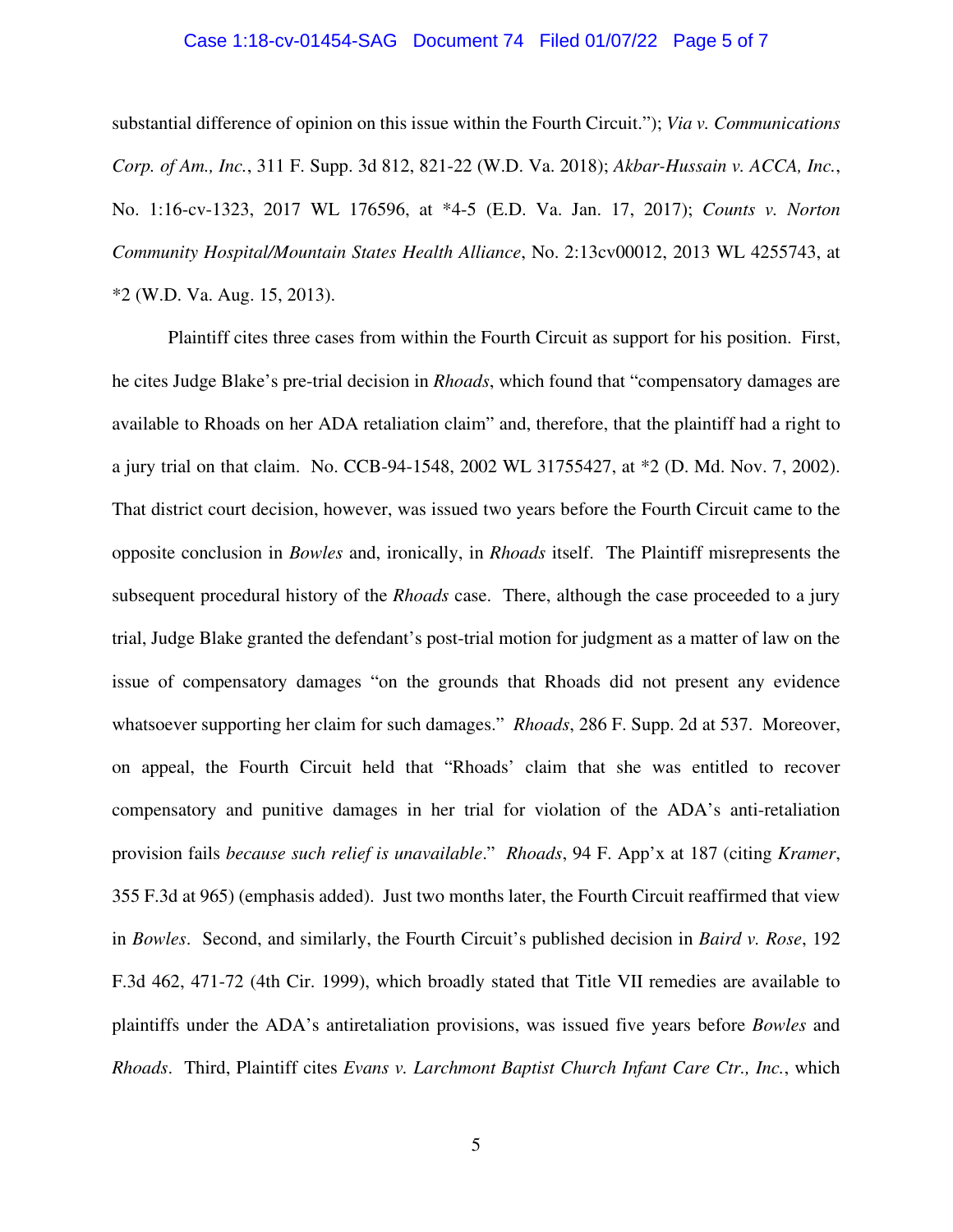## Case 1:18-cv-01454-SAG Document 74 Filed 01/07/22 Page 6 of 7

acknowledged the disputed nature of this issue and then explained that, *even assuming* (without holding) that compensatory and punitive damages would have been available to the plaintiff, she was not entitled to them. 956 F. Supp. 2d 695, 707 (E.D. Va. 2013) ("[*E*]*ven if* such damages are available for [an ADA retaliation] claim, the Court finds that they are unwarranted here.") (emphasis added). Thus, none of these cases provides Plaintiff any support for his contention that the law within the Fourth Circuit supports his entitlement to legal remedies or to a jury trial.

To be sure, Plaintiff cites several out-of-circuit cases holding that compensatory and punitive damages are available for ADA retaliation claims. However, the overwhelming weight of authority in this Circuit holds otherwise, and the Fourth Circuit has, twice, expressed its clear preference for that conclusion. Accordingly, this Court adopts the reasoning in those cases and holds that neither compensatory nor punitive damages are available under the ADA's antiretaliation provisions, and, therefore, that Plaintiff is not entitled to a jury trial on his retaliation claim. *Bowles*, 100 F. App'x at 890; *Rhoads*, 94 F. App'x at 187; *Kramer*, 355 F.3d at 965; *Alvarado*, 588 F.3d at 1269-70.

## **III. Advisory Jury**

In the alternative, Plaintiff asks this Court to exercise its discretion to empanel an advisory jury, which it is entitled to do under Fed. R. Civ. P. 39(c)(1). This Court is currently facing a backlog of jury trials due to the COVID-19 pandemic and has been forced, yet again, to postpone jury trials due to the latest surge in infections. *In re: Court Operations Under the Exigent Circumstances Created by COVID-19*, 1:00-mc-00308, ECF 142, Standing Order 2021-15 (D. Md. Dec. 22, 2021) (postponing jury trials through January 24, 2022). Grave public health concerns starkly limit the number of prospective jurors that can safely enter the courthouse on any given